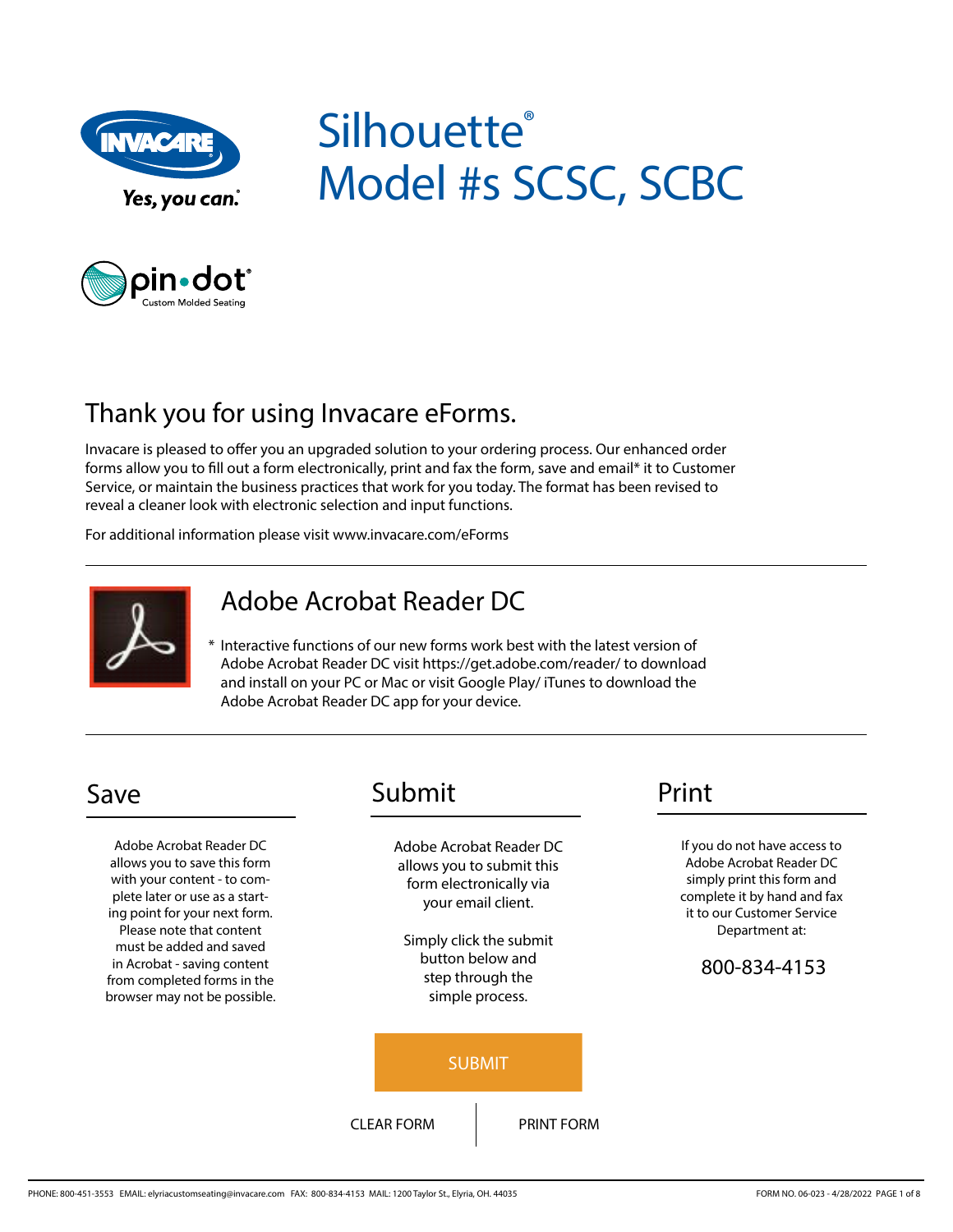

# Account Information

| Request Type:<br>Quote<br>Order                                                                                                                                |                                                                                                                       |
|----------------------------------------------------------------------------------------------------------------------------------------------------------------|-----------------------------------------------------------------------------------------------------------------------|
|                                                                                                                                                                |                                                                                                                       |
|                                                                                                                                                                | <b>CONTACT</b>                                                                                                        |
|                                                                                                                                                                |                                                                                                                       |
| <b>SHIP TO</b>                                                                                                                                                 | Back Up Contact: New York State State State State State State State State State State State State St                  |
|                                                                                                                                                                |                                                                                                                       |
|                                                                                                                                                                |                                                                                                                       |
|                                                                                                                                                                |                                                                                                                       |
| Clip Information                                                                                                                                               |                                                                                                                       |
|                                                                                                                                                                | TO BE SUCCESSFUL!                                                                                                     |
|                                                                                                                                                                | Send your Quote #/P.O. #, Completed Order Form, 3D CLIP<br>Image, all with matching client reference information.     |
|                                                                                                                                                                | Before fabrication can start we must receive all of this<br>information.                                              |
| <sup>1</sup> CLIP file name is to be in the following format:<br>1st Initial of the first name,<br>1st three initials of the last name,<br>Invacare Account #. | For best results of fit and function please mold the patient's shape as<br>close to the time of ordering as possible. |
| Wheelchair Information                                                                                                                                         |                                                                                                                       |
|                                                                                                                                                                |                                                                                                                       |
|                                                                                                                                                                |                                                                                                                       |
| <b>Patient Information</b>                                                                                                                                     |                                                                                                                       |
| Male                                                                                                                                                           |                                                                                                                       |
| Female                                                                                                                                                         | * Do not provide the patient's name.                                                                                  |

# On Chair Information (Cushions mounted directly to your chair before shipping)

Chair orders must be placed with the correct company and relay quote # to Pindot

| <b>INVACARE</b>                                                                          | <b>FREEDOM DESIGNS</b>                                                             |
|------------------------------------------------------------------------------------------|------------------------------------------------------------------------------------|
| Invacare to mount cushions to NEW Invacare Chair<br>(ProSpin <sup>™</sup> , SolaraTM 3G) | Freedom Designs to mount cushions to NEW Freedom<br>Designs Chair                  |
| When ordering email this order form and Invacare Chair<br>order form to:                 | If a Freedom Designs chair quote is to be converted please<br>call 1-800-331-8551. |
| elyriacustomseating@invacare.com or provide quote #<br>below:                            | Cushions will be drop shipped to Freedom Designs.                                  |
| Ouote#:                                                                                  | Ouote/PO#:                                                                         |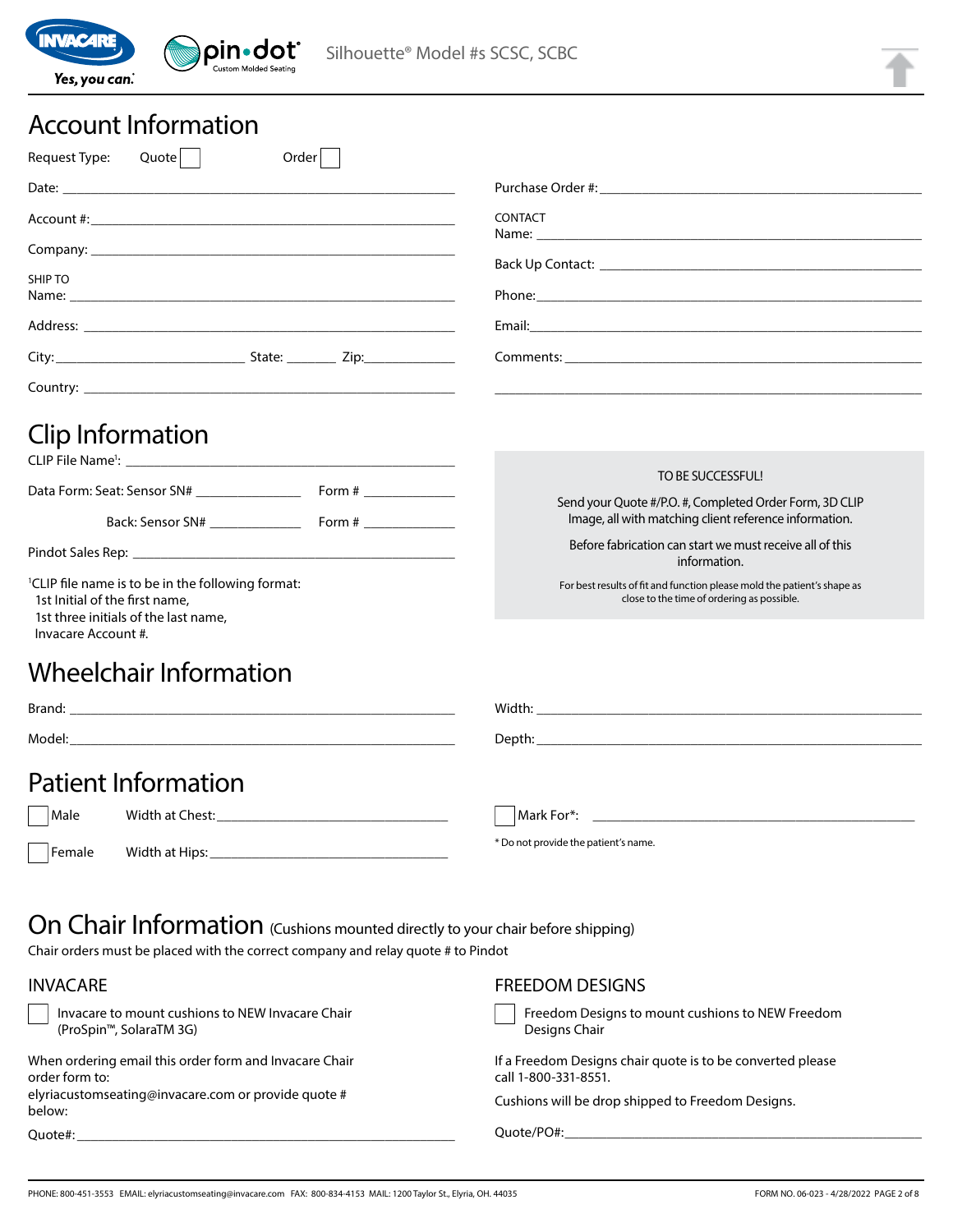

| <b>MOTION CONCEPTS</b>                                                                                                  |                                                                                                                                                                          |
|-------------------------------------------------------------------------------------------------------------------------|--------------------------------------------------------------------------------------------------------------------------------------------------------------------------|
| Motion Concepts to mount cushions to NEW Motion<br>Concepts Chair                                                       | HCPCS codes are not intended to be, nor should be<br>considered billing or legal advice. Providers are responsible<br>for determining the appropriate billing codes when |
| If a Motion Concepts chair quote is to be converted please<br>call 1-888-433-6818.                                      | submitting claims to the Medicare Program and should<br>consult an attorney or other advisor to discuss specific<br>situations in further detail.                        |
| Cushions will be drop shipped to Motion Concepts.                                                                       |                                                                                                                                                                          |
|                                                                                                                         | Prices subject to change                                                                                                                                                 |
| Seat Cushion HCPCS E2609                                                                                                |                                                                                                                                                                          |
| SEAT CUSHION DIMENSIONS (SCSC - \$1820)                                                                                 |                                                                                                                                                                          |
| <b>Cushion Measurements</b>                                                                                             | Additional                                                                                                                                                               |
| Width <sup>(1)(2)</sup> :<br><u> 1980 - Johann Barbara, martxa a</u>                                                    | SO90                                                                                                                                                                     |
|                                                                                                                         | Shorten Left Leg By:                                                                                                                                                     |
| Measured from the back of the digitizer to the place on the<br>client's thigh where you want the cushion to end, add 1" | Longer Leg will be indicated by the overall cushion length                                                                                                               |
| 1. Variable from 8" to 26" Wide<br>2. Seat cushion 21" or greater, additional \$75 cost applies                         | SO16                                                                                                                                                                     |
|                                                                                                                         | Length:                                                                                                                                                                  |
|                                                                                                                         |                                                                                                                                                                          |
| <b>SEAT CUSHION BASE FOAM OPTIONS</b>                                                                                   |                                                                                                                                                                          |
| Soft Foam<br>Firm Foam                                                                                                  |                                                                                                                                                                          |
|                                                                                                                         |                                                                                                                                                                          |
| <b>SEAT CUSHION OVERLAY OPTIONS (OPTIONAL)</b>                                                                          |                                                                                                                                                                          |
| <b>VF05</b>                                                                                                             | SF <sub>05</sub>                                                                                                                                                         |
| VF01                                                                                                                    | SF01                                                                                                                                                                     |
| <b>SEAT CUSHION SOFT SPOT OPTIONS (OPTIONAL)</b>                                                                        |                                                                                                                                                                          |
| Softspot - Standard Foam Qty: _____ \$230<br>CM09                                                                       |                                                                                                                                                                          |
| Depth (1/2" - 1"):                                                                                                      |                                                                                                                                                                          |
|                                                                                                                         |                                                                                                                                                                          |
| CM09V Softspot - Visco FoamQty:______ \$317                                                                             |                                                                                                                                                                          |
| Depth (1/2" - 1"):                                                                                                      |                                                                                                                                                                          |
| CM30                                                                                                                    |                                                                                                                                                                          |
| $\mathbf{u}$<br>Depth (1/2" - 2"):                                                                                      |                                                                                                                                                                          |
| SEAT CUSHION COVERING OPTIONS (MUST CHOOSE ONE - \$115)                                                                 |                                                                                                                                                                          |
| <b>Select Fabric Cover</b>                                                                                              |                                                                                                                                                                          |
| CMP Polartek<br>DT-2R Dartex Reversed                                                                                   | L-14 Red Neoprene Lycra<br><b>Blue Neoprene Lycra</b><br>$L-20$                                                                                                          |
| CMS Lycra<br>Black Neoprene Lycra<br>L-05                                                                               | L-15 Teal Neoprene Lycra<br>Green Neoprene Lycra<br>L-23                                                                                                                 |
| CMD Darlexx<br>Gray Neoprene Lycra<br>L-06                                                                              | Purple Neoprene Lycra<br>Spacer Mesh <sup>(1)</sup><br>$L-24$<br>L-18                                                                                                    |
| DT-2 Dartex Standard<br>Light Blue Neoprene<br>$L-13$                                                                   | <b>Burgundy Neoprene</b><br>$L-19$                                                                                                                                       |
| Lycra                                                                                                                   | Lycra                                                                                                                                                                    |

For 2- tone fabric selection indicate surface: Contact: \_\_\_\_\_\_\_\_\_\_\_\_\_\_\_\_\_\_\_\_\_\_Non-Contact:\_\_\_\_\_\_\_\_\_\_\_\_\_\_\_\_\_\_\_\_\_\_\_\_\_\_\_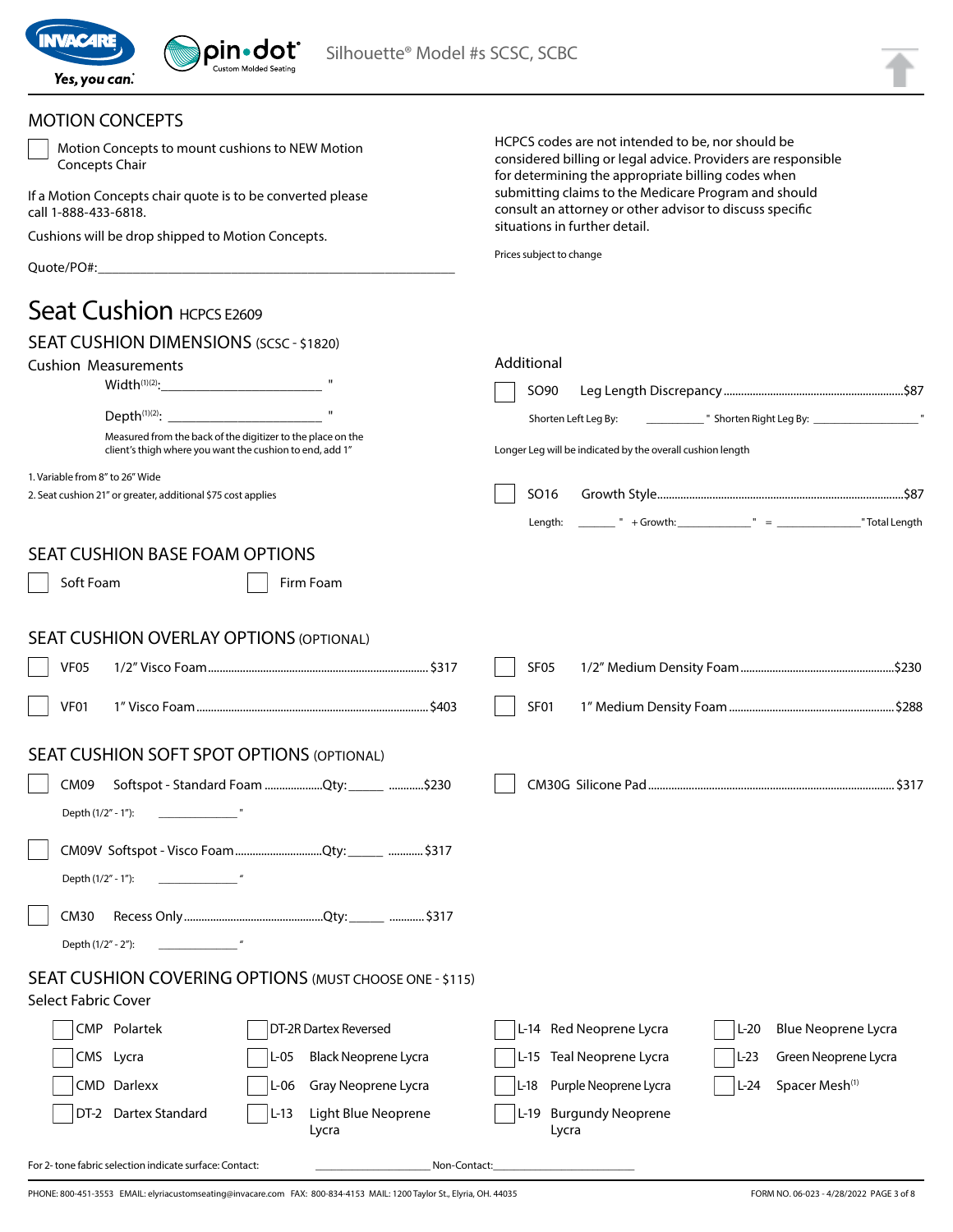

| <b>WAC4R</b><br>pin•dot®<br>Silhouette® Model #s SCSC, SCBC<br>Custom Molded Seating<br>Yes, you can.                        |                                                                                              |
|------------------------------------------------------------------------------------------------------------------------------|----------------------------------------------------------------------------------------------|
| Cover Style                                                                                                                  |                                                                                              |
|                                                                                                                              |                                                                                              |
|                                                                                                                              |                                                                                              |
| 1. Spacer Mesh is only an A-Surface option                                                                                   |                                                                                              |
| <b>SEAT CUSHION ADDITIONAL COVERS (OPTIONAL)</b><br>Cover                                                                    | Cover Style                                                                                  |
| SO <sub>25</sub>                                                                                                             |                                                                                              |
| Non-Contact: Non-Contact:<br>Contact:                                                                                        |                                                                                              |
| S040<br>lnner Moisture Resistant Zipper Cover \$242                                                                          |                                                                                              |
|                                                                                                                              |                                                                                              |
| SEAT CUSHION MOUNTING OPTIONS <sup>(1)</sup><br>CM06T<br>Specify T-nut Pattern: ______________<br><b>CM06</b><br><b>TFNP</b> | <b>CTPN</b><br><b>TFEP</b><br>1. If no mounting selected, cushion will have velcro on bottom |
| <b>SEAT CUSHION MOUNTING HARDWARE OPTIONS</b>                                                                                |                                                                                              |
|                                                                                                                              |                                                                                              |
|                                                                                                                              |                                                                                              |
| HWWMK01 1" Wood Mounting Kit <sup>(2)</sup> (Flush Mount) \$282                                                              | <b>OMIT</b>                                                                                  |
|                                                                                                                              | 1. Rail cut recommended<br>2. Wood mount required                                            |
|                                                                                                                              | 3. Pan mount required                                                                        |
| <b>SEAT CUSHION MODIFICATIONS</b>                                                                                            |                                                                                              |
| S075                                                                                                                         | <b>CM20</b><br>Strap Slots 1/2" x 1 1/2" stdQty: ______  \$219                               |
|                                                                                                                              | <b>VH02</b>                                                                                  |
| <b>SO77</b>                                                                                                                  | S092                                                                                         |
|                                                                                                                              | <b>CM33</b>                                                                                  |
|                                                                                                                              |                                                                                              |

CM12 Pelvic Strap Notches.................................Qty: \_\_\_\_\_ .............\$127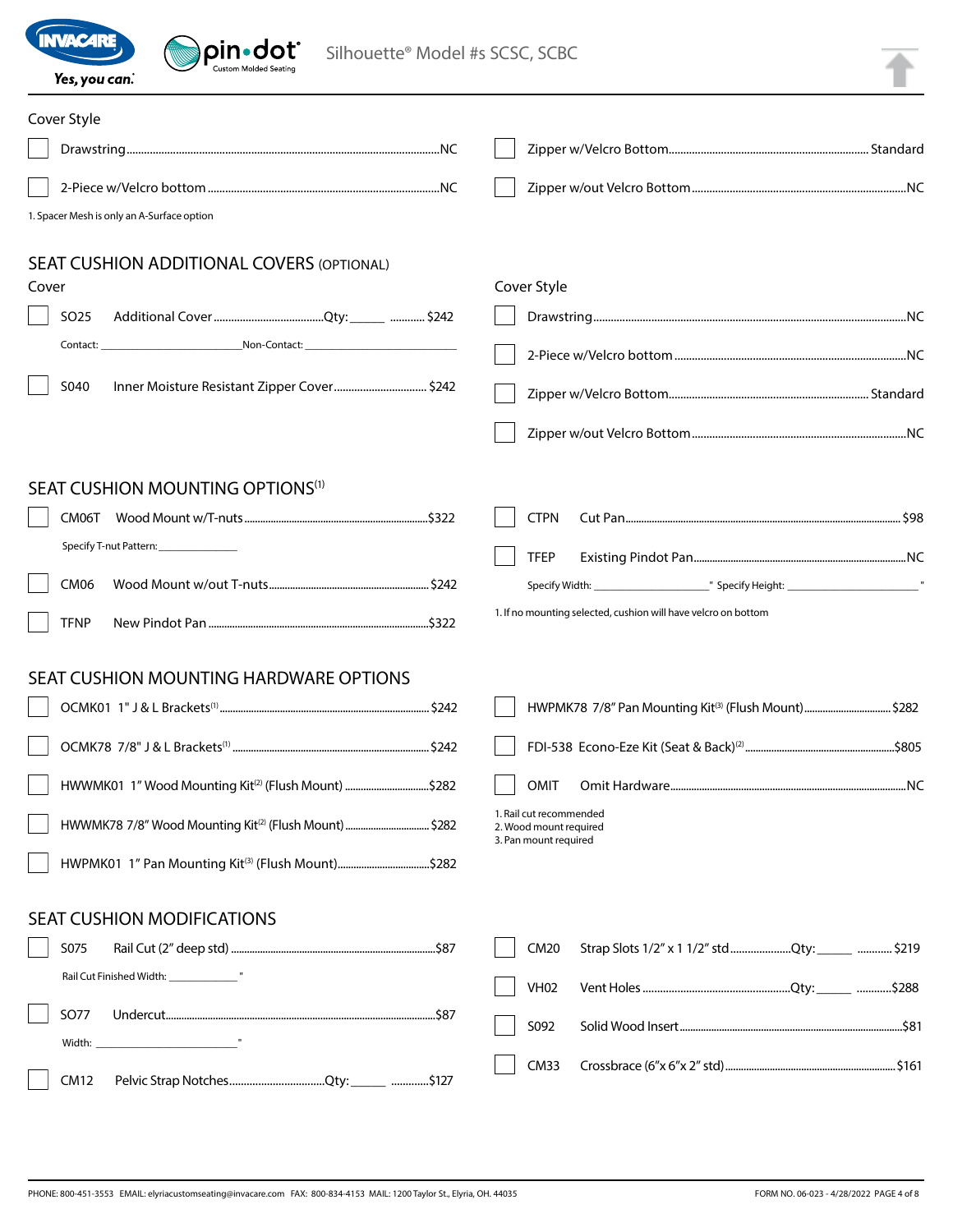

#### Back Cushion HCPCS E2617 BACK CUSHION DIMENSIONS (SCBC - \$1820) Cushion Measurements  $Width^{(1)(2)}:$ Depth $(1)(2)$ : Measured from the grid on Back Shape Sensor prior to filling gap. If no gap, this will be your overall cushion height. Additional SO17 Fill Gap.................................................................................................NC Sensor Grid: \_\_\_\_\_\_\_\_\_\_\_\_\_\_\_ " + Gap: \_\_\_\_\_\_\_\_\_\_\_\_\_\_ " = \_\_\_\_\_\_\_\_\_\_\_\_\_\_\_\_\_ " Total Height 1. Variable from 8" to 26" Wide 2. Back cushion 21" or greater, additional \$75 cost applies BACK CUSHION BASE FOAM OPTIONS Soft Foam Foam Firm Foam BACK CUSHION OVERLAY OPTIONS (OPTIONAL) VF05 1/2" Visco Foam ............................................................................ \$317 VF01 1" Visco Foam ................................................................................\$403 SF05 1/2" Medium Density Foam .....................................................\$230 SF01 1" Medium Density Foam .........................................................\$288 BACK CUSHION SOFT SPOT OPTIONS (OPTIONAL) CM09 Softspot - Standard Foam ....................Qty: \_\_\_\_\_ ............\$230 Depth (1/2" - 1"): CM09V Softspot - Visco Foam ..............................Qty: \_\_\_\_\_ ............\$317 Depth (1/2" - 1"): BACK CUSHION RECESS OPTIONS (OPTIONAL) CM30 Recess Only ................................................Qty: \_\_\_\_\_ ............\$317 Depth (1/2" - 2"): \_\_\_\_\_\_\_\_\_\_\_\_\_\_\_ " CM30G Silicone Pad ..................................................................................... \$317 BACK CUSHION COVERING OPTIONS (MUST CHOOSE ONE - \$115) Select Fabric Cover CMP Polartek CMS Lycra CMD Darlexx DT-2 Dartex Standard DT-2R Dartex Reversed L-05 Black Neoprene Lycra L-06 Gray Neoprene Lycra L-13 Light Blue Neoprene Lycra L-14 Red Neoprene Lycra L-15 Teal Neoprene Lycra L-18 Purple Neoprene Lycra L-19 Burgundy Neoprene Lycra L-20 Blue Neoprene Lycra L-23 Green Neoprene Lycra  $|L-24$  Spacer Mesh<sup>(1)</sup> For 2- tone fabric selection indicate surface: Contact: \_\_\_\_\_\_\_\_\_\_\_\_\_\_\_\_\_\_\_\_\_\_Non-Contact:\_\_\_\_\_\_\_\_\_\_\_\_\_\_\_\_\_\_\_\_\_\_\_\_\_\_\_ Cover Style Drawstring............................................................................................................NC 2-Piece w/Velcro bottom................................................................................NC Zipper w/Velcro Bottom..................................................................... Standard Zipper w/out Velcro Bottom..........................................................................NC

1. Spacer Mesh is only an A-Surface option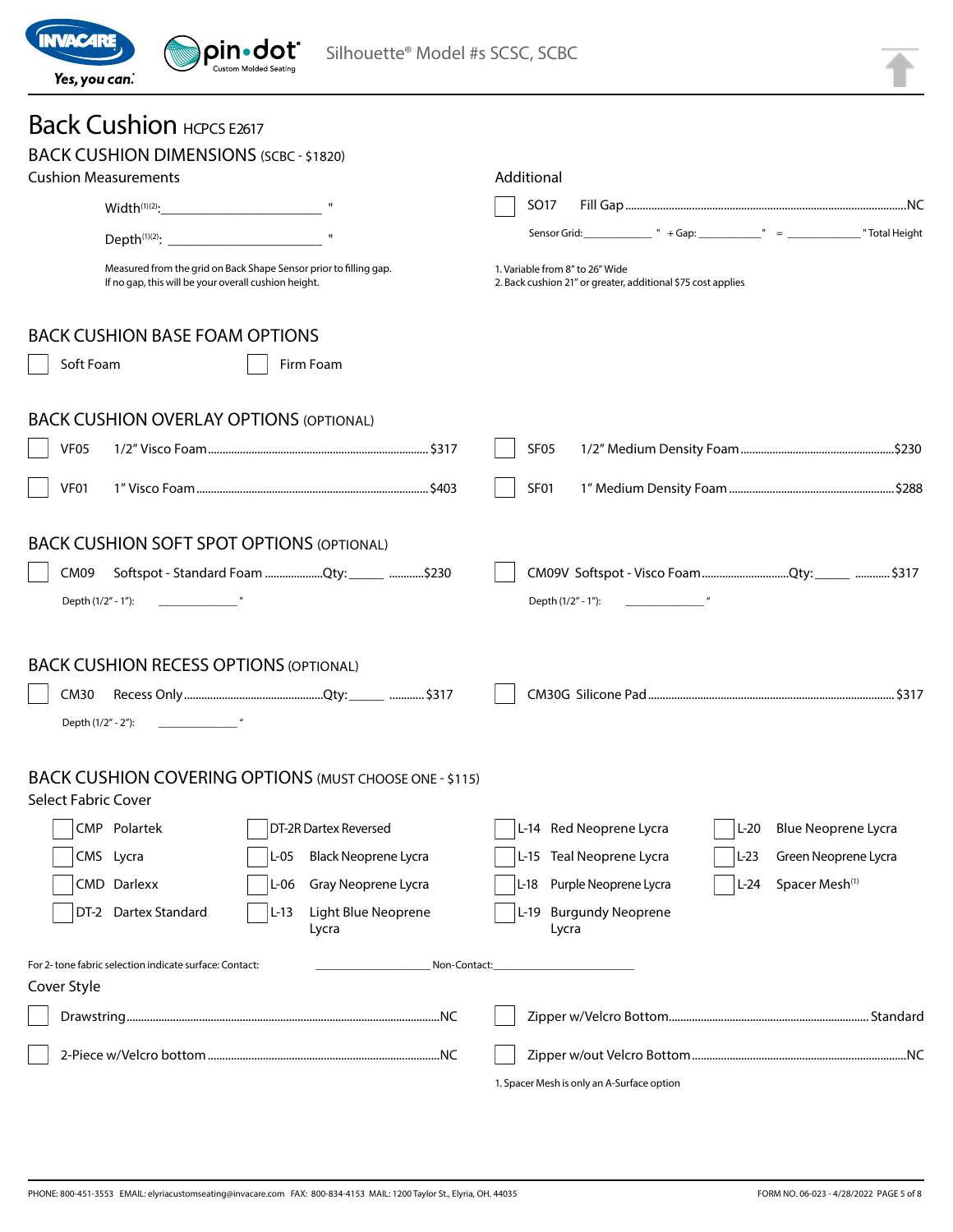| <b>INVACARE</b><br>pin•dot°<br>Silhouette® Model #s SCSC, SCBC<br>Custom Molded Seatin<br>Yes, you can.                  |                                        |
|--------------------------------------------------------------------------------------------------------------------------|----------------------------------------|
| <b>BACK CUSHION ADDITIONAL COVERS (OPTIONAL)</b><br>Cover<br>S015<br>S040<br>Inner Moisture Resistant Zipper Cover \$242 | Cover Style                            |
| <b>MONOGRAM (OPTIONAL)</b>                                                                                               | Fabrics Allowed: DT-2, DT-2R, CMS, CMD |
| Font Style<br><b>Font Color</b><br>Blue<br>Block<br>White<br>Yellow<br><b>Cursive</b><br>Pink<br>Red<br>Teal             | Inscription<br>10 Characters Max       |

### BACK CUSHION MOUNTING OPTIONS

**Contract Contract Contract Contract Contract Contract Contract Contract Contract Contract Contract Contract Contract Contract Contract Contract Contract Contract Contract Contract Contract Contract Contract Contract Contr** 

| (OPTIONAL - IF NONE SELECTED, CUSHION WILL HAVE VELCRO ON BOTTOM)                                                                                                                                                             |                                                               |
|-------------------------------------------------------------------------------------------------------------------------------------------------------------------------------------------------------------------------------|---------------------------------------------------------------|
| SFK30                                                                                                                                                                                                                         | CM06T                                                         |
| Specify Width (Variable 12" to 24"): _______"                                                                                                                                                                                 |                                                               |
| 1. KwickFit Mounting for Backs will fit between the wheelchair canes.<br>2. Cushion and Shell will be made 2 1/2" smaller than the wheelchair width indicated.<br>3. Standard KwikFit Mounted Back will have a 2" curved top. | CM <sub>06</sub>                                              |
| <b>TFCS</b>                                                                                                                                                                                                                   | <b>TFNP</b>                                                   |
| <b>ELITE</b>                                                                                                                                                                                                                  | <b>TFEP</b>                                                   |
|                                                                                                                                                                                                                               |                                                               |
|                                                                                                                                                                                                                               |                                                               |
| 1. Standard Widths: 12"-20" - Heights: 10"-20"                                                                                                                                                                                |                                                               |
| 2. Heavy-Duty Widths: 20"-30" - Heights: 16"-20". Heavy duty shell SLP \$720. May have to ship<br>separately.                                                                                                                 |                                                               |
| 3. Standard Widths: 15"-20" - Heights: 14"-20"                                                                                                                                                                                |                                                               |
| 4. Heavy-Duty Widths: 21"-24" - Heights: 16"-20". Heavy duty shell SLP \$720. May have to ship<br>separately.                                                                                                                 | 6. Available when shell is ordered: Elite, Elite TR, Elite PB |
| ■   The   The common the Victoria common the common the common the common the Unit The Common The Common the C                                                                                                                |                                                               |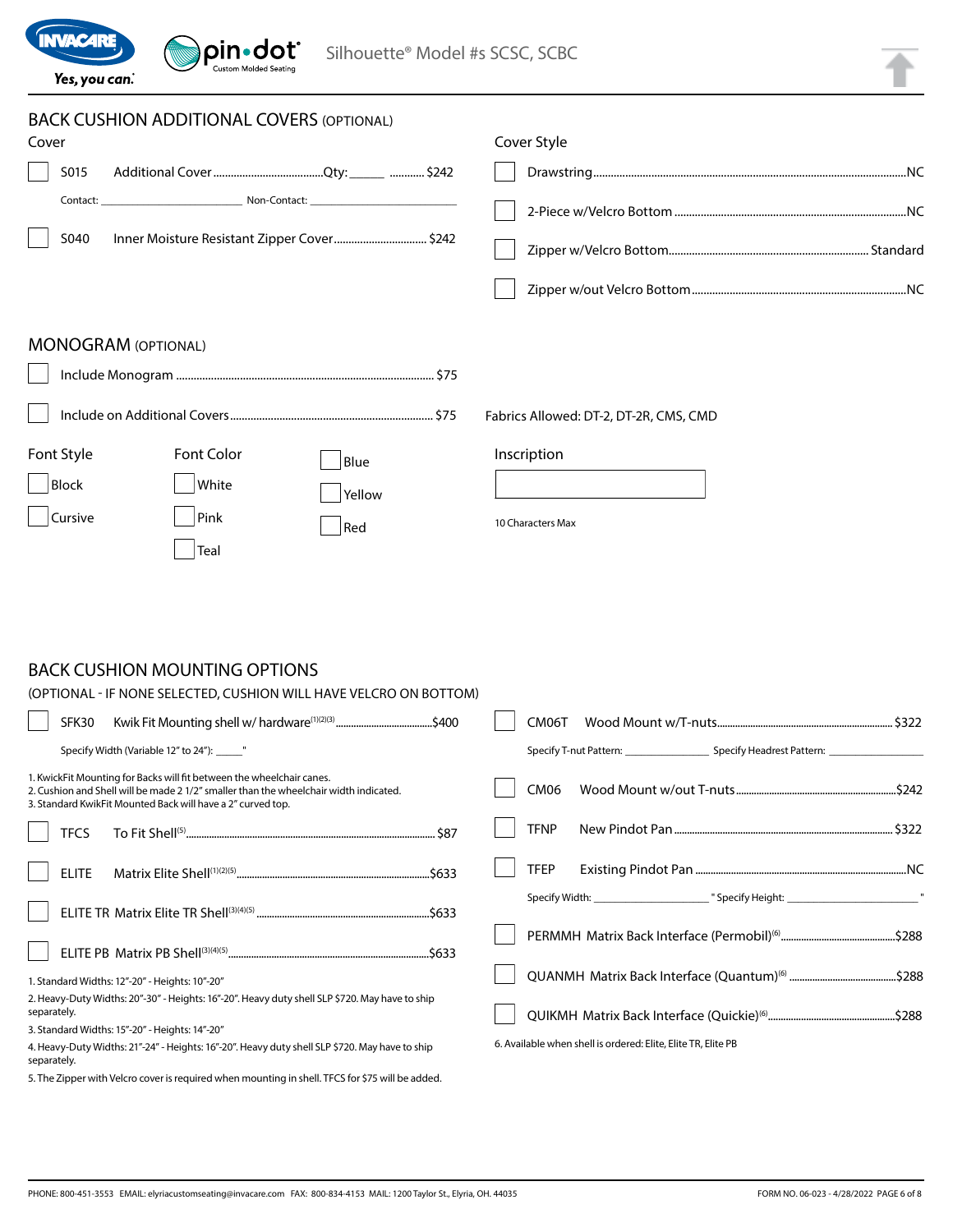

| <b>BACK CUSHION MOUNTING HARDWARE OPTIONS</b>                     |                                                                            |  |
|-------------------------------------------------------------------|----------------------------------------------------------------------------|--|
|                                                                   | HWPMK78 7/8" Pan Mounting Kit <sup>(3)</sup> (Flush Mount) \$282           |  |
|                                                                   |                                                                            |  |
|                                                                   | OMIT                                                                       |  |
| HWWMK78 7/8" Wood Mounting Kit <sup>(2)</sup> (Flush Mount) \$282 |                                                                            |  |
|                                                                   | 1. Rail cut recommended<br>2. Wood mount required<br>3. Pan Mount Required |  |
| <b>BACK CUSHION MODIFICATIONS</b>                                 |                                                                            |  |
| <b>CM22</b>                                                       | S076                                                                       |  |
|                                                                   |                                                                            |  |
|                                                                   | Bottom of Cushion to Second Cut: "                                         |  |
|                                                                   |                                                                            |  |
|                                                                   | Strap Slots 1/2" x 1 1/2" std Qty: _____  \$219<br><b>CM20</b>             |  |
| Height                                                            | <b>VH02</b>                                                                |  |
| Height                                                            | S092                                                                       |  |
| Height<br>Width                                                   |                                                                            |  |
| <b>EXTENDED TRUNK LATERAL HEIGHT</b>                              |                                                                            |  |
|                                                                   |                                                                            |  |
|                                                                   |                                                                            |  |
| <b>EXTENDED LATERAL DEPTH(1)</b>                                  |                                                                            |  |
|                                                                   |                                                                            |  |
|                                                                   | 1. Max Depth is 5.5"                                                       |  |
| <b>EXTENDED LATERAL THICKNESS</b>                                 |                                                                            |  |
|                                                                   |                                                                            |  |
| Accessories (Optional)                                            |                                                                            |  |
| LB07                                                              |                                                                            |  |
| LB08                                                              |                                                                            |  |
| <b>LT06</b>                                                       | <b>GL10</b>                                                                |  |
| <b>SB05</b>                                                       | <b>HR15</b>                                                                |  |
|                                                                   | SMB01                                                                      |  |
|                                                                   |                                                                            |  |

1. Seat angle must be > 105 2. Will not work with Freedom T-nut pattern